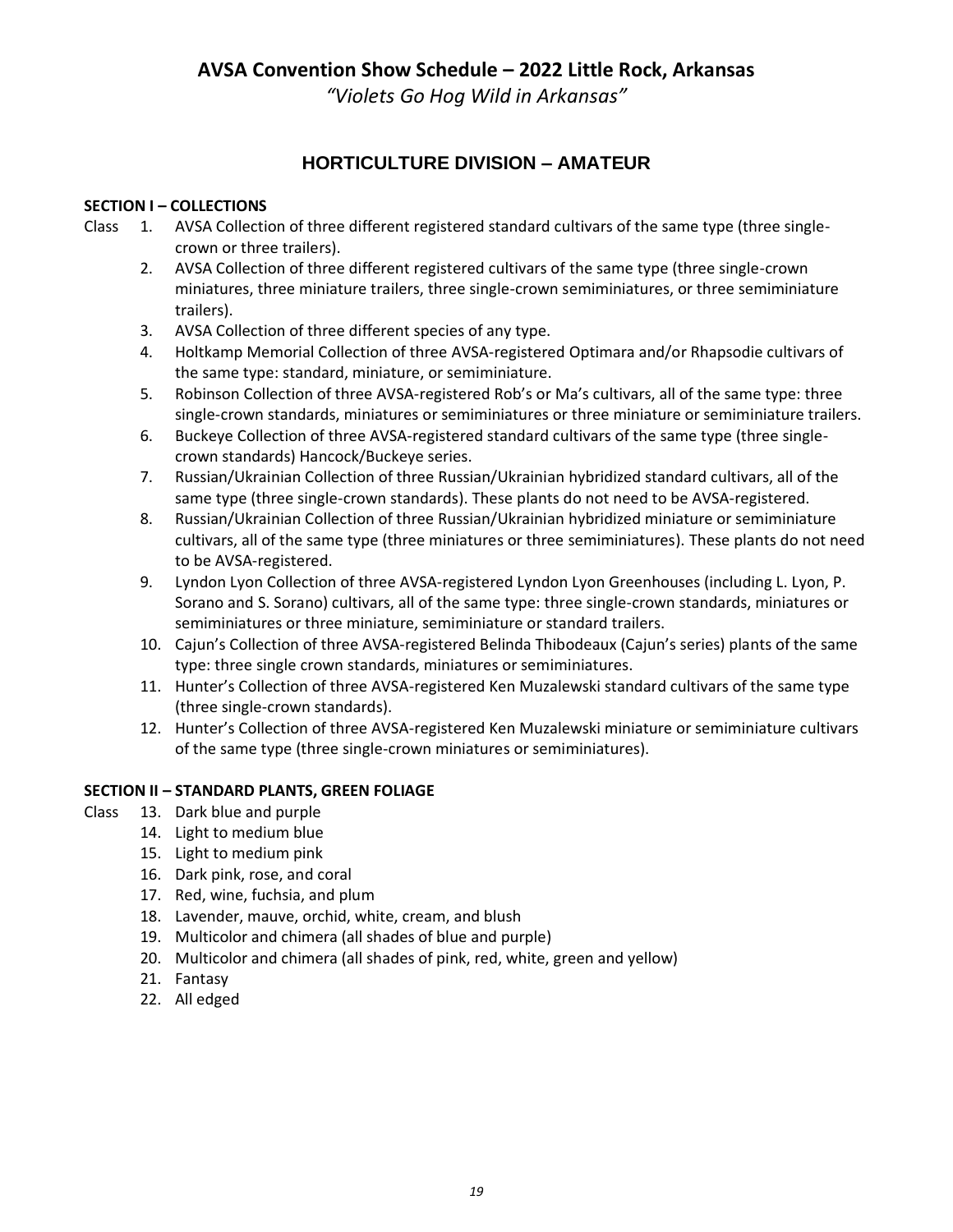### **SECTION III – STANDARD PLANTS, VARIEGATED FOLIAGE**

- Class 23. Blue, purple, lavender, and orchid
	- 24. Pink, red, fuchsia, coral, and wine
	- 25. White, cream, and blush
	- 26. Multicolor and chimera
	- 27. Fantasy and all edged

#### **SECTION IV – MINIATURE PLANTS, GREEN FOLIAGE**

- Class 28. Purple and all shades of blue
	- 29. Pink, coral, red, wine, and fuchsia
	- 30. Orchid, lavender, white, cream, and blush
	- 31. Multicolor, chimera
	- 32. Fantasy
	- 33. All edged

### **SECTION V – MINIATURE PLANTS, VARIEGATED FOLIAGE**

- Class 34. Purple and all shades of blue
	- 35. Pink, coral, red, and fuchsia
	- 36. Orchid, lavender, white, cream and blush
	- 37. Multicolor and chimera
	- 38. Fantasy
	- 39. All edged

#### **SECTION VI – SEMIMINIATURE PLANTS, GREEN FOLIAGE**

- Class 40. Purple and all shades of blue
	- 41. Pink and coral
	- 42. Red, wine, and fuchsia
	- 43. Orchid, lavender, white, and blush
	- 44. Multicolor and chimera
	- 45. Fantasy
	- 46. All edged

#### **SECTION VII – SEMINIATURE PLANTS, VARIEGATED FOLIAGE**

- Class 47. Purple and all shades of blue
	- 48. Pink and coral
	- 49. Red, wine and fuchsia
	- 50. Orchid, lavender, white, cream and blush
	- 51. Multicolor and chimera
	- 52. Fantasy
	- 53. All edged

#### **SECTION VIII – TRAILERS, SPECIES, VINTAGE VIOLETS, ANY TYPE BLOSSOM, ANY FOLIAGE**

- Class 54. Standard trailers
	- 55. Miniature trailers
	- 56. Semiminiature trailers
	- 57. Saintpaulia species
	- 58. Vintage violets (must be at least 25 years old)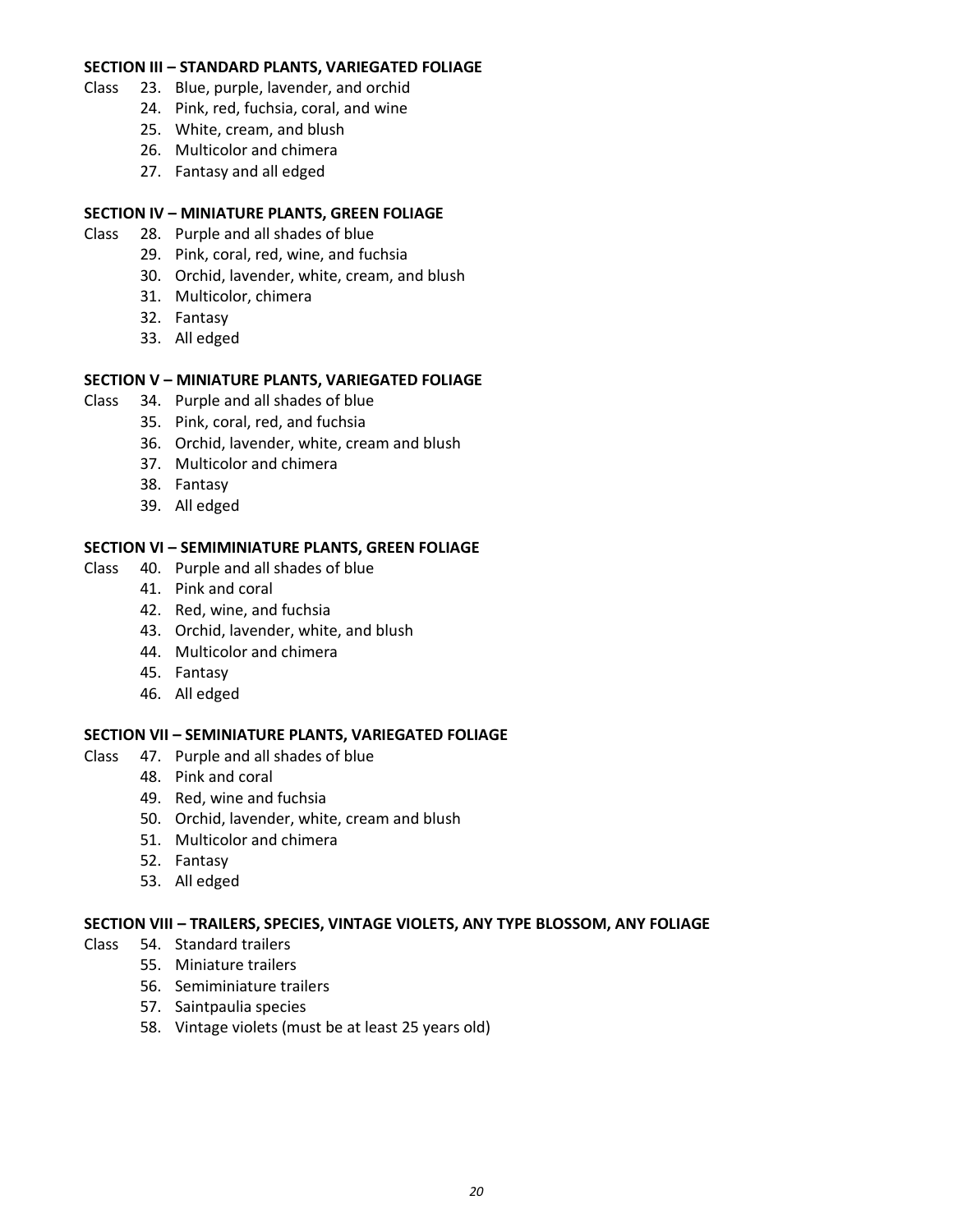### **SECTION IX – NEW CULTIVARS**

Class 59. Seedlings

60. Sports or mutants

### **SECTION X – AFRICAN VIOLET IN AN UNUSUAL CONTAINER**

- Class 61. One African violet plant, either standard, miniature or semiminiature, in a container
	- 62. One African violet trailer in a container

**SECTION XI – NOVELTY OR UNUSUAL FOLIAGE OR BLOSSOMS** including, but not limited to, bustle back, clackamus, wasp, girl, longifolia, spider, supreme, and chimera-leafed. (Judges will be issued a special scale of points for Classes 63 and 64. These classes are not eligible for Best in Show.)

- Class 63. Any size or type plant grown for ornamental foliage
	- 64. Any size or type plant, any color or type of blossom

# **SECTION XII – GESNERIADS OTHER THAN AFRICAN VIOLETS**

See Rule 11 in the HORTICULTURE DIVISION – AMATEUR Rules and Regulations regarding *Streptocarpus* blossom colors.

- Class 65. Miniatures in bloom (may be displayed in regular pots or growing in clear container, cover permitted no single plant more than 5" in diameter with leaf size not to exceed 1 inch)
	- 66. Tuberous in bloom (Sinningia, Nautilocalyx, Chrysothemis, etc.)
	- 67. 67.Rhizomatous in bloom
	- 68. Fibrous-rooted in bloom (Streptocarpus/Streptocarpella) blue, purple, lavender, orchid, red, wine, fuchsia, plum
	- 69. Fibrous-rooted in bloom (Streptocarpus/Streptocarpella) pink, rose, coral, white, cream, blush, yellow
	- 70. Fibrous-rooted in bloom (Streptocarpus/Streptocarpella) variegated foliage, any color blossoms
	- 71. Fibrous-rooted in bloom (Long-stemmed such as Aeschynanthus, Columnea, Nematanthus, etc.)
	- 72. Fibrous-rooted in bloom (All other blooming fibrous-rooted such as Primulina, Episcia, Petrocosmea, Alsobia, etc.)
	- 73. Gesneriads grown for ornamental factors other than bloom, (All Episcia)
	- 74. Gesneriads grown for ornamental factors other than bloom (Trailing or erect, other than Episcia)
	- 75. Gesneriads grown for ornamental factors other than bloom (Other forms, such as Primulina, other than Episcia) See Rule 11.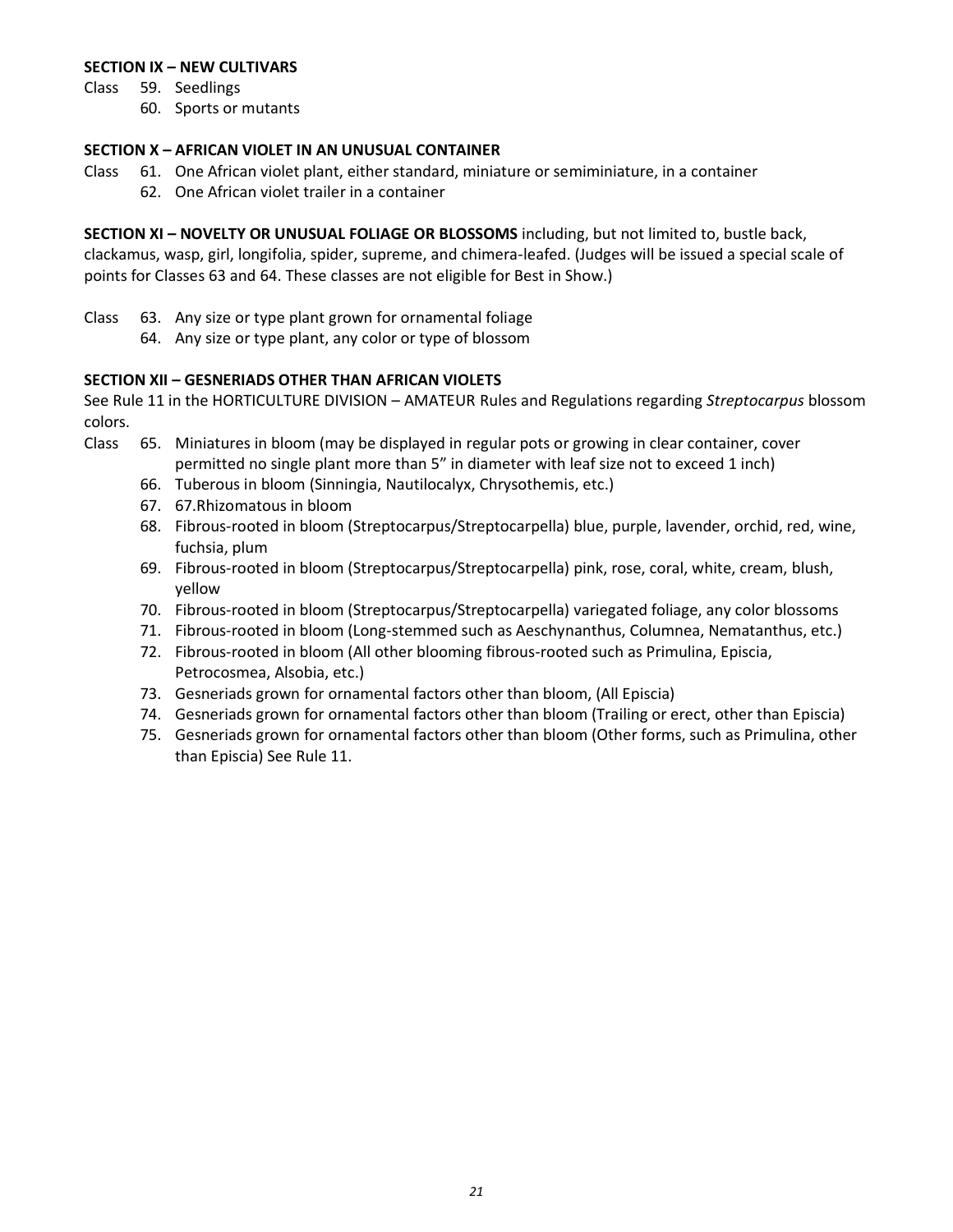### **DESIGN DIVISION**

# **Section XIII – Interpretive Plant Arrangements**

Each exhibit in this section is a design using one or more blooming African violet plants (unless stated otherwise), removed from their pots, with their root balls encased in plastic or other material.

- Dried, treated, painted, colored and fresh-cut plant materials, as well as man-made materials, are permitted. Artificial plant material, live or dead creatures, and national flags are not permitted.
- Accessories and backdrops are permitted unless restricted by class description.
- Only one exhibit per exhibitor per class.
- All niches will be white foam board. Exhibitor shall use niches provided by AVSA (not exhibitors' niches). Risers will be provided.
- Class 76. "The Natural State" Use all natural materials in your design. No man-made materials are to be used with the exception of a very minimal amount used only in the mechanics and which must NOT be visible from the front. Design is to be displayed in a white niche 24" high x 18" wide x 14" deep. (The side wings of the niche are 14" deep. However, up to 18" may be used for the depth of the design.) Limit of 5.
- Class 77. "Johnny Cash" Arkansas native Johnny Cash sold more than 90 million records worldwide, spanning the genre of country, gospel, blues, folk, and rock and roll. Use at least one non-blooming African violet plant in your design, which is to be displayed in a white niche 20" high x 16" wide x 12" deep. (The side wings of the niche are 12" deep. However, up to 15" may be used for the depth of the design.) Limit of 5.
- Class 78. "Woo Pig Sooie!" The University of Arkansas Razorbacks' famous "Hog Call". In your design create your interpretation of your favorite collegiate sport. Design to be displayed in a white niche 20" high x16" wide x 12" deep. (The side wings of the niche are 12" deep. However, up to 15" may be used for depth of design.) Limit of 5.
- Class 79. "The Old Mill" The Old Mill in North Little Rock is a re-creation of an 1800's water powered gristmill. The landscaping and water features of the Old Mill are a 'site' to see. Some of the opening scenes from the movie "Gone with the Wind" were filmed here. Design is to be displayed in a white niche 20" high x 16" wide x 12" deep. (The side wings of the niche are 12" deep. However, up to 15" may be used for depth of design.) Limit of 5.
- Class 80. "Hog Wild" Get overly excited about creating your free-standing design, which is to be displayed on a 12" square black base which sits atop a 12" tall riser. No height restrictions. Design may extend below the base but may not touch the table below. Design is your choice, keeping with the Convention theme "Violets Go Hog Wild in Arkansas." No backdrop permitted. Limit of 5.

# **Section XIV – Interpretive Flower Arrangements**

Each exhibit in this section is a design using fresh-cut African violet blossoms.

- Dried, treated, painted, colored, and fresh-cut plant materials, as well as man-made materials, are permitted. Artificial plant material, live or dead creatures, and national flags are not permitted.
- Accessories, backdrops, and/or draping are permitted unless restricted by class description.
- Only one exhibit per exhibitor per class.
- All niches will be white foam board. Exhibitor shall use niches provided by AVSA (not exhibitors' niches). Risers will be provided.
- Class 81. "Clear Night Sky" You are lying on the riverbank with your sweetheart staring up at the endless night sky. Your hanging design is to be displayed in a white niche 20" high x 16" wide x 12" deep. (Designer must furnish dowel rod.) Limit 5.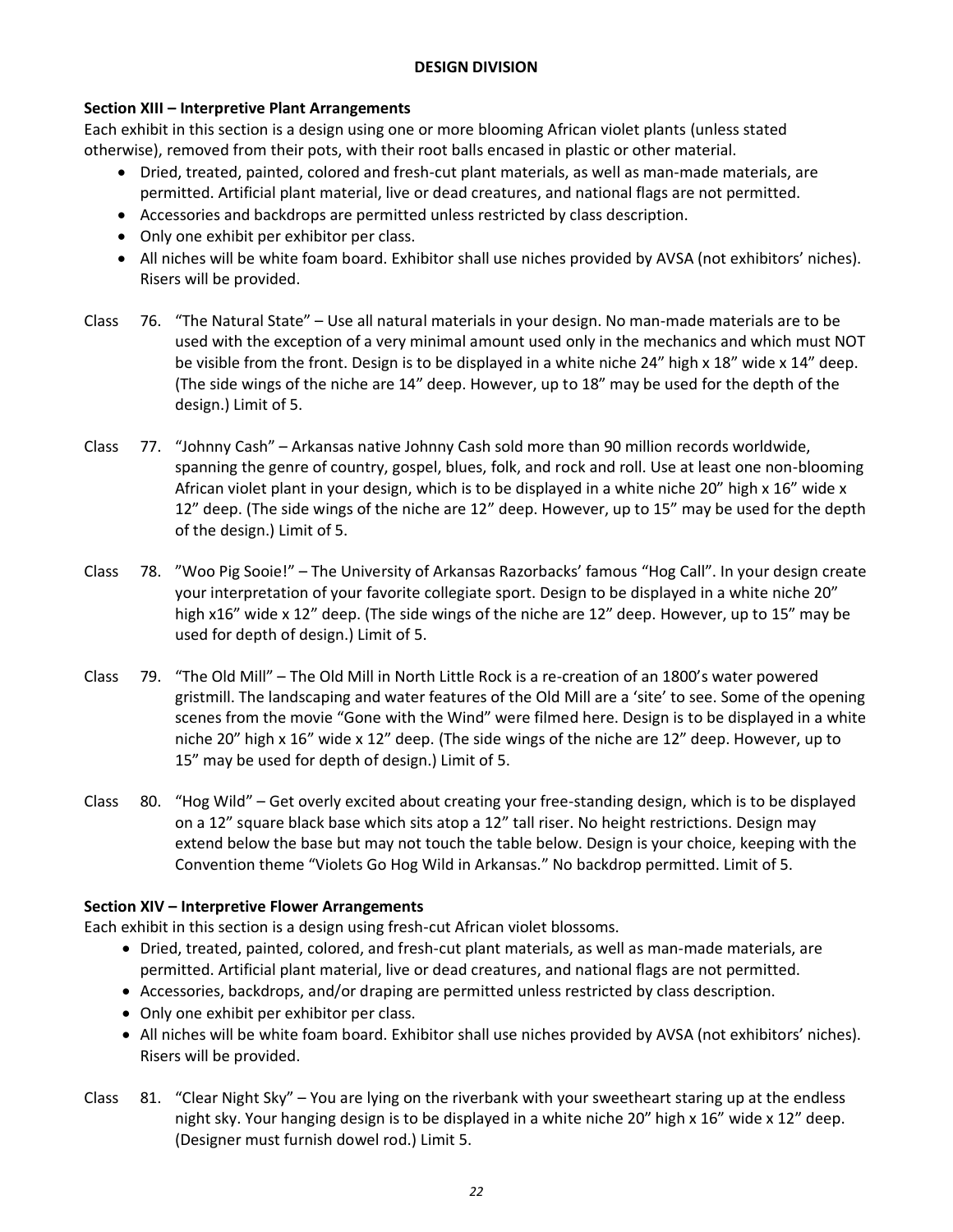- Class 82. "Glen Campbell" Glen was born in Billstown, Arkansas. Interpret one of Glen's songs in your design. The song title must be listed on your materials card to accompany the design. Your design is to be displayed in a white niche 20" high x 16" wide x 12" deep. (The side wings of the niche are 12" deep. However, up to 15" may be used for depth of design.) Limit of 5.
- Class 83. "Toad Suck Daze" An annual festival held in Conway, Arkansas, near the Arkansas River. Notable attractions include music, arts and crafts, a variety of food, carnival rides, and the world-famous toad races. To be displayed in a white niche 20" high x 16" wide x 12" deep. (The side wings of the niche are 12" deep. However, up to 15" may be used for depth of design.) Limit of 5.
- Class 84. "Crater of Diamonds State Park" Diamonds may also come in all colors of the rainbow. Design is to be displayed in a white niche 12" high x 8" wide x 6" deep. Limit of 5.
- Class 85. "Sister Rosetta Tharpe" Sister Rosetta was born in Cotton Plant, Arkansas, on March 20, 1915. Recordings from her 1938 Carnegie Hall concert From Spirituals to Swing, are considered some of the first rock and roll records. Little Richard called her his greatest influence. Elvis Presley, Carl Perkins, Jerry Lee Lewis and Johnny Cash were also all inspired by Tharpe. Design is to be displayed in a white niche 12" high x 8" wide x 6" deep. Limit of 5.
- Class 86. "River Market" Farmers' market, crafts, food, and a good time for all. The Market is held downtown by the river on Saturday mornings. Your mirror image composition should use two designs that are the same on either side of an 8" wide x 10" tall wood-tone picture frame. The design on the back side of the frame should be the mirror image of the front design. Frame is furnished, no backdrop permitted. Limit of 5.
- Class 87. "Bath House Row" Hot Springs is known worldwide for its Victorian-style bath houses, which were completed around 1888. The bath houses are still in operation today. A free-standing design to be displayed on a 10-inch round black base on a 12" tall riser. (No backdrop permitted.) Limit of 5.
- Class 88. "Pig Trail" The Pig Trail is a 19-mile scenic stretch along Highway 23, zigzagging through the mountains, rivers, and waterfalls of the Ozark National Forest. Use a bit of ribbon in your design. Design to be displayed in a white niche 10" high x 8" wide x 6" deep. Limit of 5.
- Class 89. "Gangsters" Hot Springs was a popular hangout for Al Capone, Frank Costello, Bugs Moran, Lucky Luciano, and other infamous mobsters. Your design is to be staged in a white, lighted niche 10" high x 8" wide x 5" deep. (Lighting is provided.) Limit 5.
- Class 90. "Oaklawn" Oaklawn Racing and Casino Resort is an American thoroughbred racetrack and casino located in Hot Springs. To be staged in a white, lighted niche 10" high x 8" wide x 5" deep. (Lighting is provided.) Limit 5.
- Class 91. "The Arkansas River" The container for your underwater design may not exceed 10" in any direction. To be staged on a 12" tall riser. Limit of 5.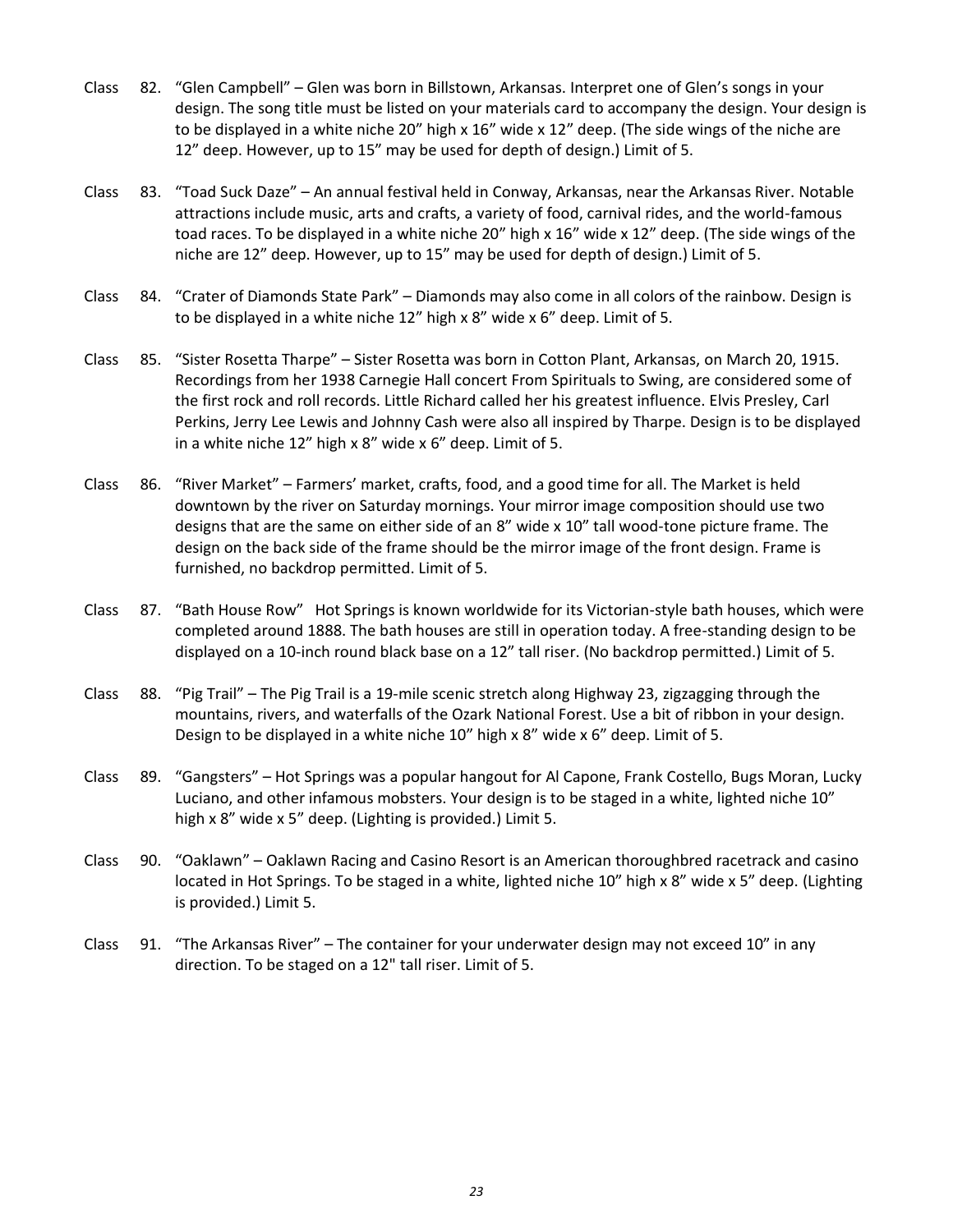### **Section XV – Container Gardens**

Each exhibit in this section is a miniature landscape with one or more blooming African violet plants and other growing material. All plants must be planted within the container. No cut plant material, artificial plant material, cacti, succulents, live or dead creatures, or national flags are permitted. Accessories and landscaping elements are permitted. No decorative bases are allowed. Only one exhibit per class per exhibitor.

- Class 92. "Mountain Biking" Natural Garden. Northwest Arkansas has been designated as the first-ever Regional Ride Center by the International Mountain Biking Association. The mountains provide a challenging terrain for thrill-seeking bikers, and the natural rock formations, creeks, hills and forest provide extraordinary scenery as an added bonus. Garden not to exceed 24 inches in width or depth. No limit.
- Class 93. "Hot Springs National Park" Large dish garden. Hot Springs National Park is primarily forested hills and valleys. The most common topographic features of the park are the rocky mountain slopes with their novaculite outcrops and lush creek valleys. The oak-hickory-pine forests include many other tree and shrub species. Wildflowers and blooming trees are magnificent in spring, while autumn brings many brightly colored leaves. Container not to exceed 18 inches in width or depth. No limit.
- Class 94. "Pinnacle Mountain State Park" Small dish garden. Rocky Pinnacle Mountain emerges where the flat Arkansas Delta intersects the Ouachita Mountains. Container not to exceed 12 inches in width or depth. Limit of 10.
- Class 95. "The Quapaw" Large terrarium. The history of Arkansas began millennia ago when humans first crossed into [North America.](https://en.wikipedia.org/wiki/North_America%22%20%5Co%20%22North%20America) Many tribes used Arkansas as their hunting lands, but the main tribe was the [Quapaw,](https://en.wikipedia.org/wiki/Quapaw_people%22%20%5Co%20%22Quapaw%20people) who settled in the [Arkansas River](https://en.wikipedia.org/wiki/Arkansas_River%22%20%5Co%20%22Arkansas%20River) delta upon moving south from [Illinois.](https://en.wikipedia.org/wiki/Illinois%22%20%5Co%20%22Illinois) The state of Arkansas gets its name from the Quapaw, who were known by other Native Americans as "Akansa" or "Akansea," meaning "land of people downstream." Terrarium is not to exceed 20 inches in width or depth. No limit.
- Class 96. "Petit Jean State Park" Small terrarium. The natural beauty and ancient geology of legendary Petit Jean Mountain inspired the creation of Arkansas' first state park, and with it, the state park system. Hiking trails lead through forests, canyons, meadows, and along streams and mountainside. Over time nature formed sheer bluffs, including 95-foot Cedar Falls, Seven Hollows, [Bear Cave,](http://www.petitjeanstatepark.com/thingstodo/trails/default.aspx?trailID=154) the Grotto, the Natural Bridge, and other formations sculpted geometrically by nature called Turtle Rocks and Carpet Rocks. Terrarium is not to exceed 12 inches in width or depth. No limit.
- Class 97. "Watchable Wildlife" Bottle garden. Arkansas' six natural divisions provide thousands of acres of habitat for wild animals--from birds and butterflies to elk and bears. Since Arkansas is also on the edge of the eastern forest and the western plains, many migrants and strays find their way here. Bottle opening must be too small for a hand to enter. No limit.

### **SPECIAL EXHIBITS DIVISION**

### **SECTION XVI – EDUCATION EXHIBIT**

Class 98. Education exhibit (by invitation only)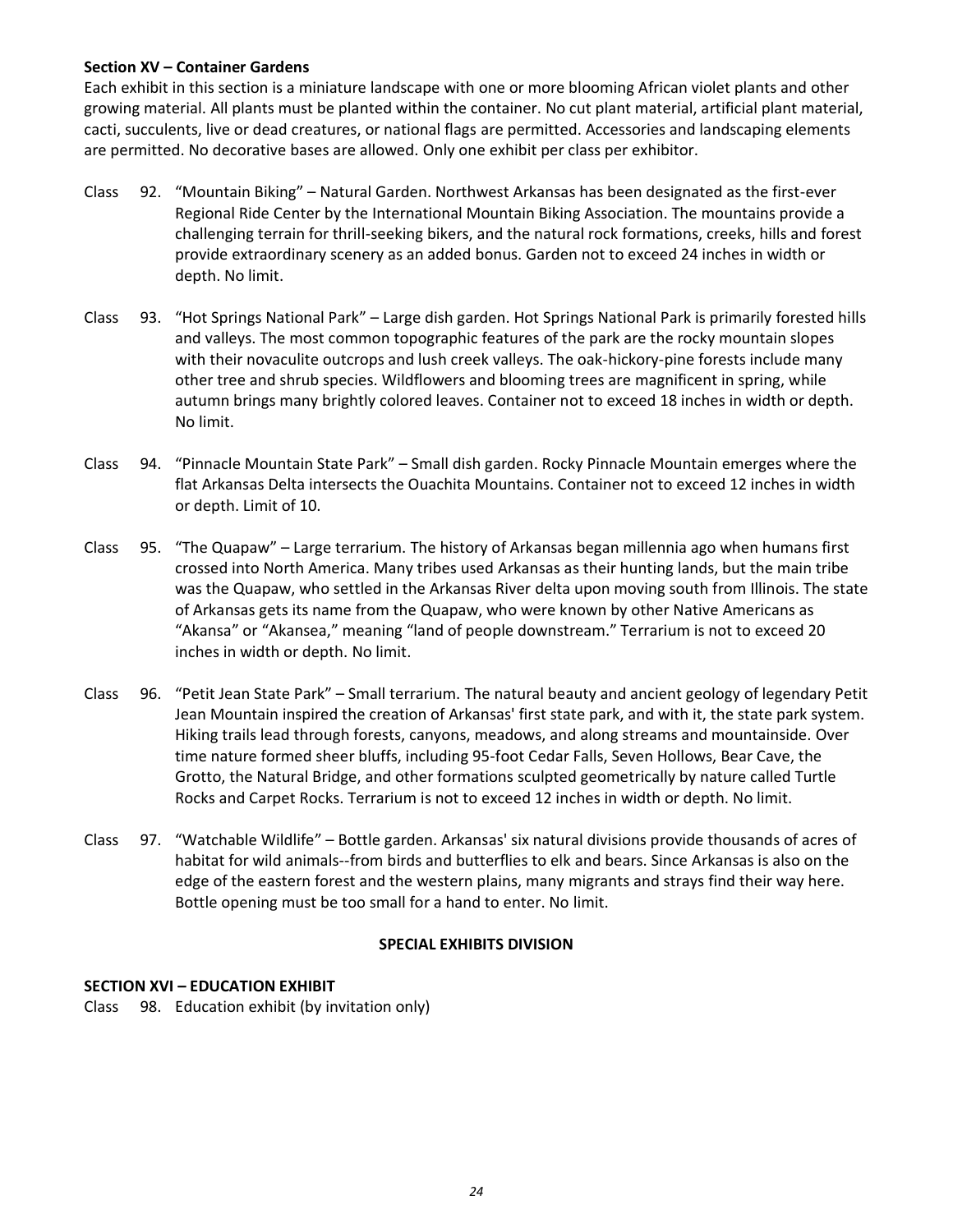### **SECTION XVII – SPECIMEN PLANTS**

### **A. COLLECTIONS**

- Class 99. AVSA Collection of three different registered standard cultivars of the same type (three singlecrown or three trailers).
- Class 100. AVSA Collection of three different registered cultivars of the same type (three single-crown miniatures, three miniature trailers, three single-crown semiminiatures, or three semiminiature trailers).
- Class 101. AVSA Collection of three different species of any type.
- Class 102. Holtkamp Memorial Collection of three AVSA-registered Optimara and/or Rhapsodie plants of the same type: standard, miniature, or semiminiature.

### **B. NEW CULTIVARS (from seed or mutation)**

- Class 103. Standard African violets
- Class 104. Miniature African violets
- Class 105. Semiminiature African violets
- Class 106. African violet trailers (standard, miniature, semiminiature)

### **C. SPECIMEN AFRICAN VIOLETS**

- Class 107. Standards, green foliage, solid color and two-tone blossoms
- Class 108. Standards, green foliage, all other blossoms
- Class 109. Standards, variegated foliage
- Class 110. Miniatures, green foliage
- Class 111. Miniatures, variegated foliage
- Class 112. Semiminiatures, green foliage, solid color and two-tone blossoms
- Class 113. Semiminiatures, green foliage, all other blossoms
- Class 114. Semiminiatures, variegated foliage
- Class 115. Trailers, standard, miniature, or semiminiature
- Class 116. Saintpaulia species

# **D. GESNERIADS OTHER THAN AFRICAN VIOLETS**

See Rule 11 in the HORTICULTURE DIVISION – AMATEUR Rules and Regulations regarding *Streptocarpus* blossom colors.

- Class 117. Miniatures in bloom (may be displayed in regular pots or growing in clear container, cover permitted, no single plant more than 5" in diameter with leaf size not to exceed 1 inch)
- Class 118. Tuberous in bloom (Sinningia, Nautilocalyx, Chrysothemis, etc.)
- Class 119. Rhizomatous in bloom
- Class 120. Fibrous-rooted in bloom (Streptocarpus/Streptocarpella) blue, purple, lavender, orchid, red, wine, fuchsia, plum
- Class 121. Fibrous-rooted in bloom (Streptocarpus/Streptocarpella) pink, rose, coral, white, cream, blush, yellow
- Class 122. Fibrous-rooted in bloom (Streptocarpus/Streptocarpella) variegated foliage, any color blossoms
- Class 123. Fibrous-rooted in bloom (Long-stemmed such as Aeschynanthus, Columnea, Nematanthus, etc.)
- Class 124. Fibrous-rooted in bloom (All other blooming fibrous-rooted gesneriads Primulina, Episcia, Alsobia, etc.)
- Class 125. Gesneriads grown for ornamental factors other than bloom (All Episcia)
- Class 126. Gesneriads grown for ornamental factors other than bloom (Trailing or erect, other than Episcia)
- Class 127. Gesneriads grown for ornamental factors other than bloom (Other forms, such as Primulina, other than Episcia) See Rule 11 in the Amateur Division.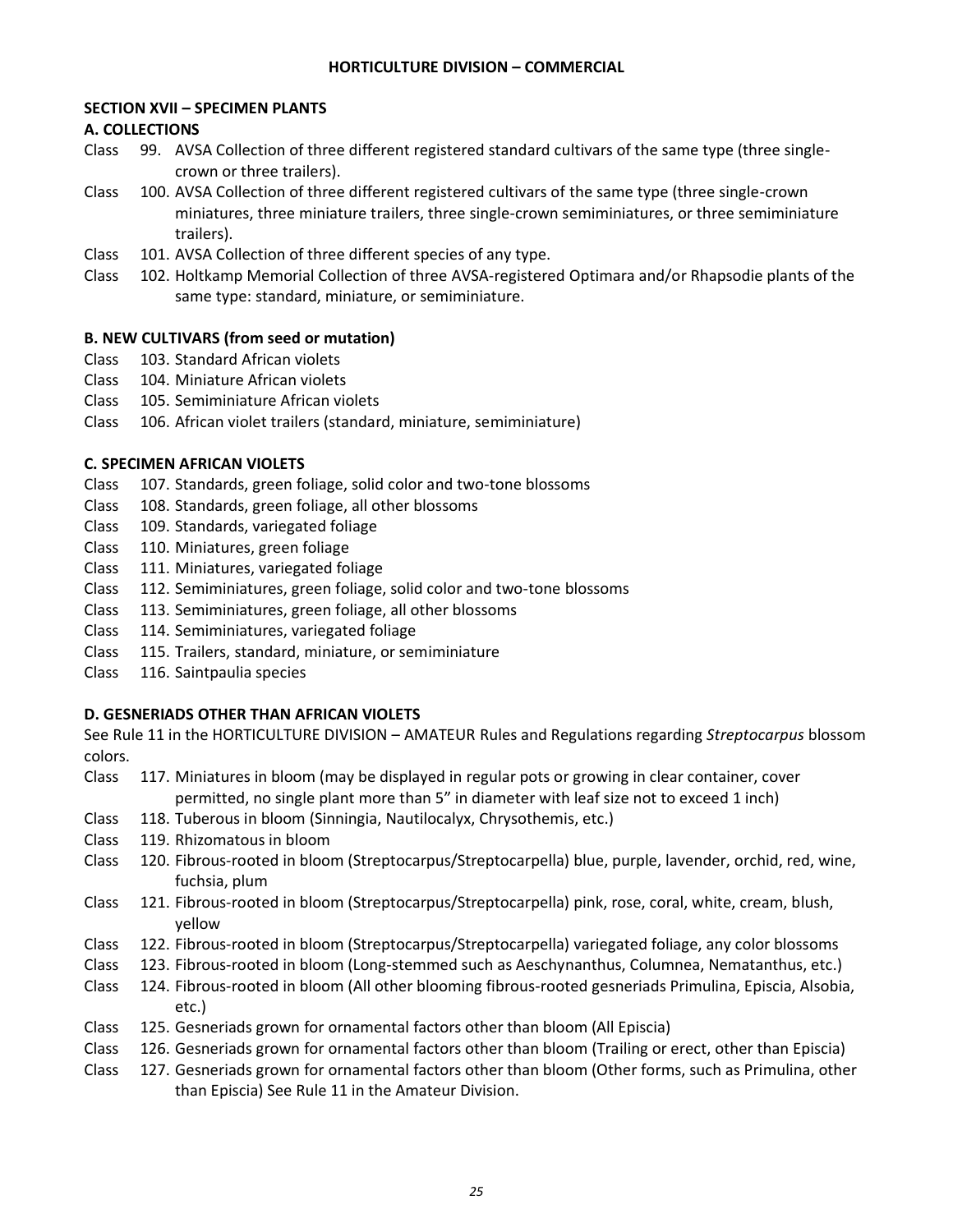#### **SECTION XVIII – DISPLAY TABLES AND COMMERCIAL SHOWCASES**

- Class 128. Display Table
- Class 129. Commercial Showcase Horticulture only
- Class 130. Commercial Showcase Artistic include a creative aspect

# **HORTICULTURE DIVISION – AMATEUR Rules and Regulations**

- 1. Only amateur AVSA members in good standing and registered at this convention are eligible to enter exhibits in this division.
- 2. ENTRIES will be accepted on Wednesday, June 1, 2022, from 9:00 a.m. to 11:30 a.m. and 1:00 p.m. to 6:00 p.m. Exhibitors with more than 20 entries must begin entries by 3:00 p.m. If an entry is not entered by the owner, the name of the person making the entry must be on the back of the entry tag. **Members on Wednesday's tour must turn in a list of their entries at the convention registration desk on Tuesday or Wednesday and MUST receive a late pass to enter on Wednesday, June 1, 2022, from 6:00 p.m. to 8:00 p.m**. Entries for convention workers will be accepted **6:00 p.m. to 9:00 p.m.** on Tuesday, May 31, 2022.
- 3. Only clean, healthy plants which have been in the possession of the exhibitor for at least three months will be accepted.
- 4. Plants must be correctly named.
- 5. Double potting, flared-top pots, supports, and collars will not be accepted. All pots must be non-decorative. DO NOT COVER POTS IN FOIL. Self-watering pots, such as Moist-Rite and Oyama, etc., may be entered in colors such as white, black, green, or any neutral tone. All other plants must be slip-potted into pots in colors such as white, green or any neutral tone. Slip-potting means dropping the pot containing the plant into a clean pot of the same or just a fraction larger-sized pot. The bottom of the pot containing the plant must be completely covered with plastic or aluminum foil. This must be worked out prior to entry. Exception: trailers, trailing species, trailing gesneriads, and gesneriads in protective containers may be exhibited in the containers in which they are growing.
- 6. An exhibitor may enter only one of each cultivar in each class of Classes 13 through 75.
- 7. An exhibitor may enter plants of the same cultivar in Classes 1, 2, 3, 4, 5, 6, 7, 8, 9, 10, 11, 12 as those in Classes 13 through 64, if all the requirements for each class are met.
- 8. All plants in Classes 1 through 64 must be single-crown plants except trailers and species, which may be multiple-crown. All Saintpaulia species and variations, without exception, may be entered in Class 3 or Class 57.
- 9. Any number of new cultivars may be entered, provided they have been originated by the exhibitor from hybridization, from purchased seed, or from mutation, or the released rights in writing from the hybridizer have been given to the exhibitor for purchased seedlings. New cultivars may be entered by number or name, and the entry tag must indicate whether it is a new cultivar from seed or mutation. For judging purposes only, a random number will then be assigned to each new cultivar by entries. The name or hybridizer number of the new cultivars will be revealed after the completion of judging. A sport (mutant) may be exhibited as a "Sport of \_\_\_\_\_\_\_\_\_\_\_\_\_." If a name has been given to the sport, the name in parenthesis may follow, such as "Sport of 'Valencia' ('Dale's Dream')." New cultivars must not have been previously shown in an AVSA Convention Show.
- 10. Gesneriads (other than African violets) may be exhibited in protective containers, and natural-colored mulch may be used on the soil surface.
- 11. *Streptocarpus* specimens will be entered in appropriate color classes according to hybridizer's description. If a written description is not available, the S*treptocarpus* specimen will be entered in the appropriate color class by predominate color.
- 12. Petrocosmeas must be blooming to be entered properly. Non-blooming petrocosmeas may not receive good scores in the category of ornamental factors other than bloom, such as in Class 75 and 127.
- 13. Exhibits will be judged by the merit method of judging. The decision of the judges will be final unless in conflict with AVSA rules or rules of the schedule. Only qualified AVSA judges will be permitted to serve as judges.
- 14. Only blue-ribbon winners will be eligible to receive special awards.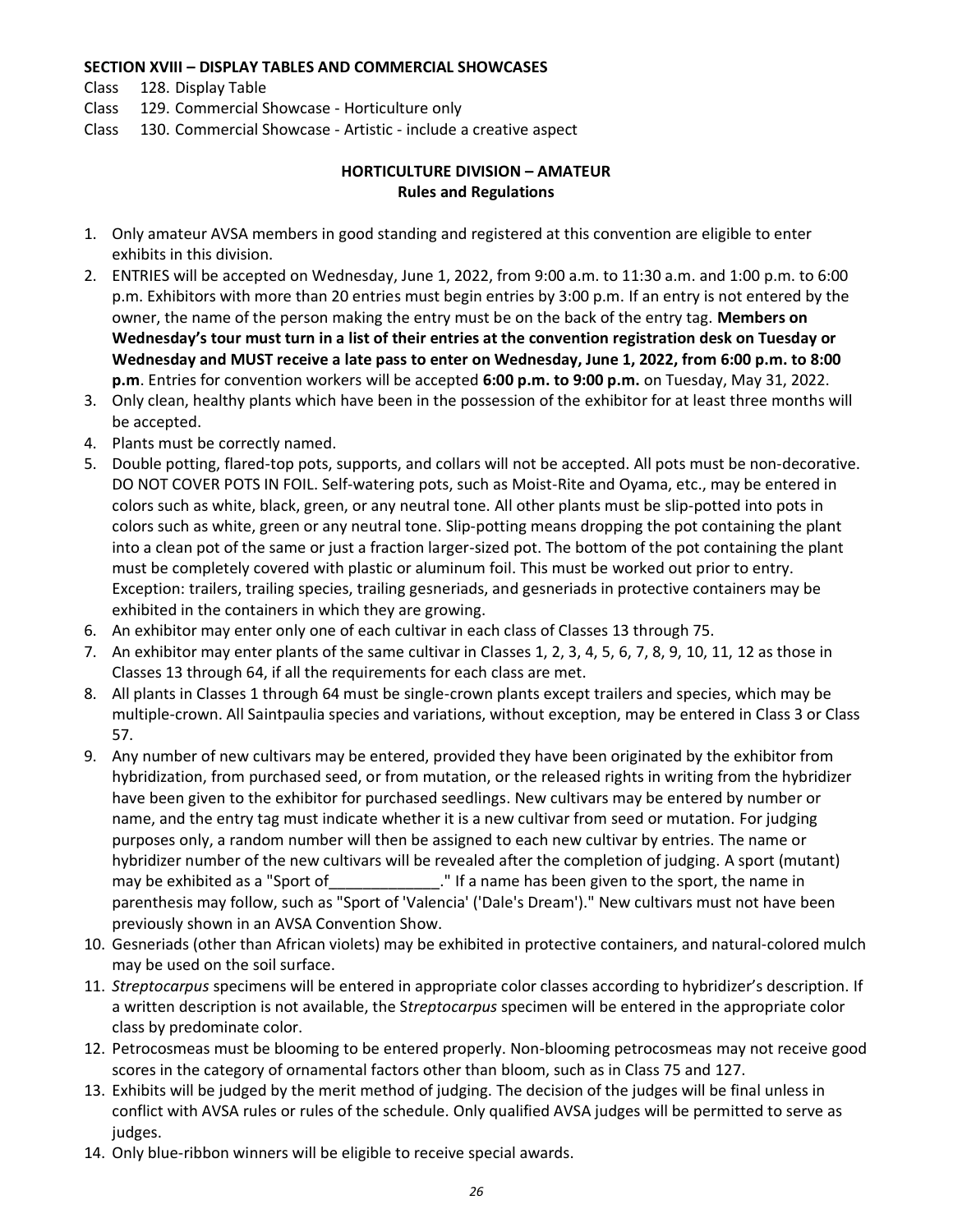- 15. Any African violet entered in any of the collection classes, receiving a blue ribbon, will be eligible for other awards.
- 16. All African violets entered in the Holtkamp Memorial Collection, Class 4, must be AVSA-registered Optimara and/or Rhapsodie plants and must be different plants of the same type.
- 17. All African violets entered in the Robinson Collection, Class 5, Buckeye Collection, Class 6; Lyndon Lyon Collection, Class 9; Cajun's Collection, Class 10; and Hunter's Collection, Classes 11 and 12, must be AVSAregistered. **Russian/Ukrainian Collection Classes 7 and 8 do not need to be AVSA-registered.**
- 18. Only one collection may be entered by an exhibitor in each class: AVSA Collections, Classes 1, 2, and 3; Holtkamp Memorial Collection, Class 4; Robinson Collection, Class 5; Buckeye Collection, Class 6; Russian/Ukrainian Collection, Classes 7 and 8; Lyndon Lyon Collection, Class 9; Cajun's Collection, Class 10; and Hunter's Collection Classes 11 and 12.
- 19. AVSA will afford all possible protection to exhibits but will not be responsible for any damage or loss.
- 20. Exhibits must be checked out on Saturday night, June 4, 2022. Instructions for checkout will be given at convention.

# **DESIGN DIVISION Rules and Regulations**

- 1. Exhibitors Both amateur and commercial AVSA members in good standing and registered at this convention are eligible to enter exhibits in this division.
- 2. Entries Entries will be accepted Wednesday, June 1, 2022, from 9:00 a.m. to 11:30 a.m. and from 1:00 p.m. to 6:00 p.m. Only members on Wednesday tours or AVSA Board members may enter from 6:00 p.m. to 9:00 p.m. Design entry book will close at 9:00 p.m. Those desiring to enter designs after 6:00 p.m. must notify the Design Entry Reservation Chair in writing by 10:00 a.m. on Wednesday, June 1, 2022. Messages may be left at the convention registration desk.
- 3. Each exhibitor may have only one exhibit per class and is limited to a total of eight exhibits in Classes 76 through 91 and one in each of the container garden Classes 92 through 96.
- 4. Design work Exhibitors will be permitted to work on their designs until 9:00 p.m. on Wednesday, June 1, 2022. This time will be strictly enforced. Designers may replace blooms and touch up designs on Thursday, June 2, 2022, from 6:30 a.m. until 8:00 a.m. but must be out of the showroom by 8:00 a.m.
- 5. Procedure for getting supplies from commercials at convention is found at <https://africanvioletsocietyofamerica.org/2022-convention-designers/> under Supplies for Designers.
- 6. Index card All exhibits must have a 3"x5" card listing the African violet cultivars and other plant materials (if known). A written subtitle may also be included on the card.
- 7. Design Reservations Advance written reservations are required for all design classes. Anyone desiring to enter designs must send a completed reservation form from the 2022 AVSA Convention Show Schedule pages (available at<https://africanvioletsocietyofamerica.org/2022-convention-designers/> under Design Division Reservation or from the AVSA office in Beaumont, TX by regular mail or by email (following the format of the printed form). Reservations may be made as soon as the convention packet is available; the deadline for reservations will be May 9, 2022. Send or email reservations to Design Entry Reservations Chair, Linda Turner, 808 Westway Street, Denton, TX 76201, [texasblackcow@yahoo.com.](mailto:texasblackcow@yahoo.com) All requests for reservations will be confirmed either by postcard or email. If you need to cancel your design reservation, please let us know so that space can be used by another entrant on the waiting list. To cancel confirmed reservations or ask questions, you may email Linda, [texasblackcow@yahoo.com](mailto:texasblackcow@yahoo.com) or phone her at (940) 368- 8915.
- 8. No part of any design may touch or extend beyond the confines of the niche or space limitations, unless otherwise permitted.
- 9. AVSA will afford all possible protection to exhibits but will not be responsible for any damage or loss.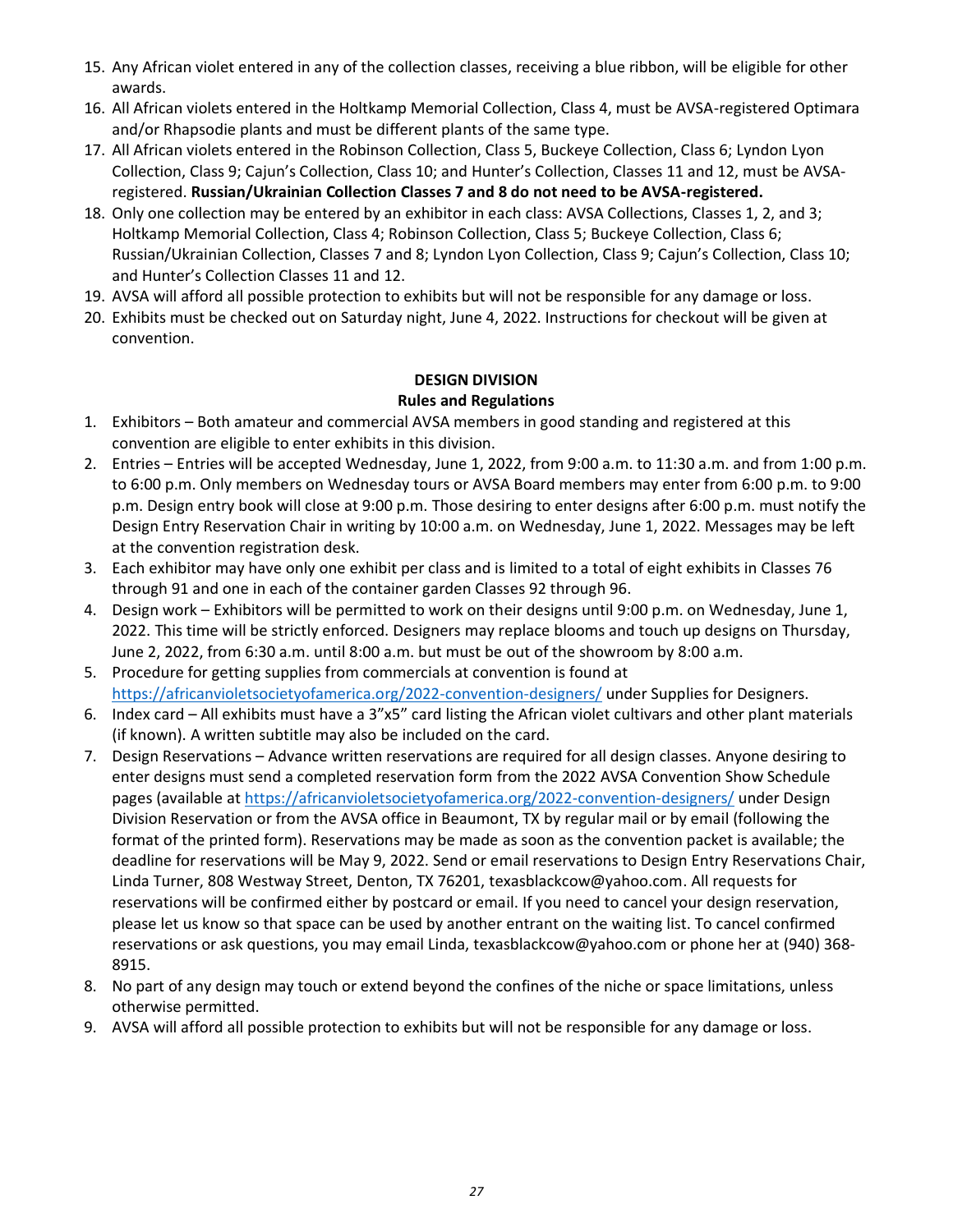# **HORTICULTURE DIVISION - COMMERCIAL Rules and Regulations**

- 1. Only commercial AVSA members in good standing and registered at this convention are eligible to enter this division. All commercial exhibitors are eligible to enter the Design Division.
- 2. All commercial members are allowed to enter all design and commercial classes without being excluded from any other commercial classes and may also enter a display table and a showcase.
- 3. For dates and times for entering exhibits, please refer to Rule 2 under HORTICULTURE DIVISION AMATEUR.
- 4. All plants must be correctly named and must have been in the possession of the exhibitor for at least three months prior to convention. All African violets must be in bloom and must be single-crown plants, except trailers and species.
- 5. In the Specimen Plant section, exhibitors may enter any number of plants in each class, but only one plant of the same cultivar in the same class. Exhibitors may enter plants of the same cultivar in the AVSA Collection Classes 99, 100 and 101 and the Holtkamp Memorial Collection Class 102, as are entered in the other classes. Exhibitors may enter one collection in each collection class. Plants entered in the Holtkamp Memorial Collection class must be AVSA-registered Optimara/Rhapsodie plants. AVSA collection rules are the same as they are for amateurs.
- 6. Any African violet plant in Specimen Plants, (Section B New Cultivars classes) Display Table, or Commercial Showcase sections may be designated as competing for the AVSA Best New Cultivar Awards. Entries may be seedlings, sports, or mutants originated by the exhibitor, or rights and ownership to them released by the hybridizer and must not have been previously shown in an AVSA Convention show. Each entry must be labeled "New Cultivar."
- 7. An exhibitor entering a display table may also enter other design and commercial classes. Each display table shall contain 15 plants (no merchandise). Three, all of the same type, miniatures or semiminiatures, or miniature or semiminiature trailers, shall count as a specimen plant and shall be judged as one unit. The display must be predominantly (at least 75%) African violets. Other gesneriads may be included in the 15 plants and will be judged as one unit. AVSA will provide white table covers for display tables; however, display tables may be covered with any color or pattern at the exhibitor's discretion.
- 8. Exhibits in the Commercial Showcase classes will be allotted table space sufficient for their display. Table covers will be neutral. Exhibits in these classes shall contain 6-10 plants, either miniature, semiminiature, standard, or trailing African violets, or other gesneriads. Showcases must be predominantly (75%) African violets or designs using African violets. Class 129, Commercial Showcase-Horticulture only, shall be a collection of 6-10 plants, (exhibitor may designate one plant as a unit or three plants as a unit) with NO embellishment. Class 130, Commercial Showcase-Artistic, must include a creative aspect and may include designs (flower or plant arrangements or container gardens) incorporating African violets. Showcases-Horticulture and Showcases-Artistic shall both be judged on horticultural perfection. Horticultural perfection shall be computed by finding the average points per plant in the Showcase. No merchandise will be allowed in these classes. Awards for Showcase-Horticulture only, Class 129, shall be based 100% on horticultural perfection. Awards for Showcase-Artistic, Class 130, shall be based on 80% horticultural perfection and 20% on distinction and originality. Awards will be given for best, second-best and third-best for Display Table, Class 128, Showcase-Horticulture only, Class 129, and Showcase-Artistic, Class 130.
- 9. In Commercial Showcases, each entry in the exhibit will be judged. Class 129 shall use standard plant name and entry tags supplied by Entries. In Class 130, the exhibitor has the option to use the standard plant name tag provided by Entries, or to provide his or her own tag or diagram. The entry book number of each plant or arrangement must appear on the tag or diagram. For Class 130, no ribbon awards will be given. Instead, each showcase with all blue-ribbon exhibits will receive a rosette. A point score sheet shall be given each exhibitor showing how awards were determined. (Please note: An exhibitor may choose to NOT have their Showcase judged).
- 10. A 6-foot table with three tiers will be furnished for each exhibitor in the Display Table, Class 128. Uniformly covered tables shall be furnished. The exhibitor may provide their own covering. Colored lights which distort or enhance the color of the plants will not be permitted.
- 11. Any shape and type of pot for specimen plants will be permitted except flared top pots. Supports and collars will not be permitted. Pots in the specimen plant section must be slip-potted into clean, non-decorative pots